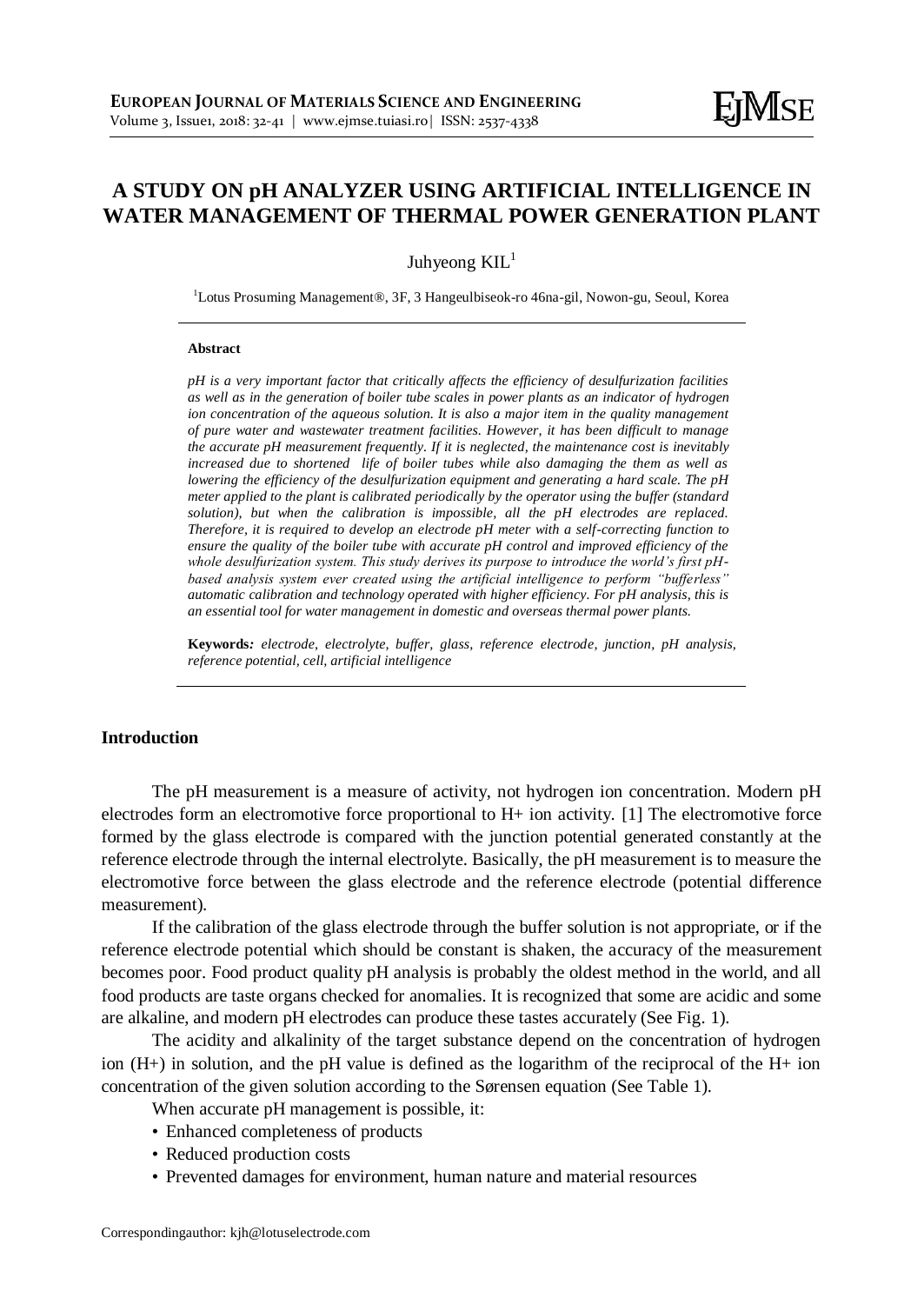- Satisfied regulations of management authorities
- Derived a high level knowledge from the entire research



**Fig. 1.** pH values of various food products

| range    | PH             | $H^+$ concentration (mol/L) | OH" concentration (mol/L) |
|----------|----------------|-----------------------------|---------------------------|
| acid     | $\mathbf{0}$   | 1                           | 0,00000000000001          |
|          |                | 0,1                         | 0,0000000000001           |
|          | $\overline{c}$ | 0,01                        | 0,000000000001            |
|          | 3              | 0,001                       | 0,00000000001             |
|          | 4              | 0,0001                      | 0,0000000001              |
|          | 5              | 0,00001                     | 0,000000001               |
|          | 6              | 0,000001                    | 0,00000001                |
| neutral  | 7              | 0,0000001                   | 0,0000001                 |
| alkaline | 8              | 0,00000001                  | 0,000001                  |
|          | 9              | 0,000000001                 | 0,00001                   |
|          | 10             | 0,0000000001                | 0,0001                    |
|          | 11             | 0,00000000001               | 0,001                     |
|          | 12             | 0,000000000001              | 0,01                      |
|          | 13             | 0,0000000000001             | 0,1                       |
|          | 14             | 0,00000000000001            | 1                         |

#### **Table 1.** pH scale

### *Method of Measuring pH Value*

The pH measurement is a potentiometric measurement (electrical difference is measured). The potential of the glass (measuring electrode) for example, pH electrode relative to the reference electrode is the measured value. [2]

Two or more metal conductors interconnected by one or more electrolytes form a galvanic circuit. By connecting the two conductors (electrodes) to the instrument with the highest possible input resistance, the circuit potential E can be measured. [3] This pseudo-non-electrical measurement does not add any change to the chemical composition of the test solution. When the charge exchange is performed between the phases of the galvanic circuit electrodes, galvanic potentials are generated. Since they are composed of at least two phases, it is not possible to measure them individually.

The circuit potential E consists of several components.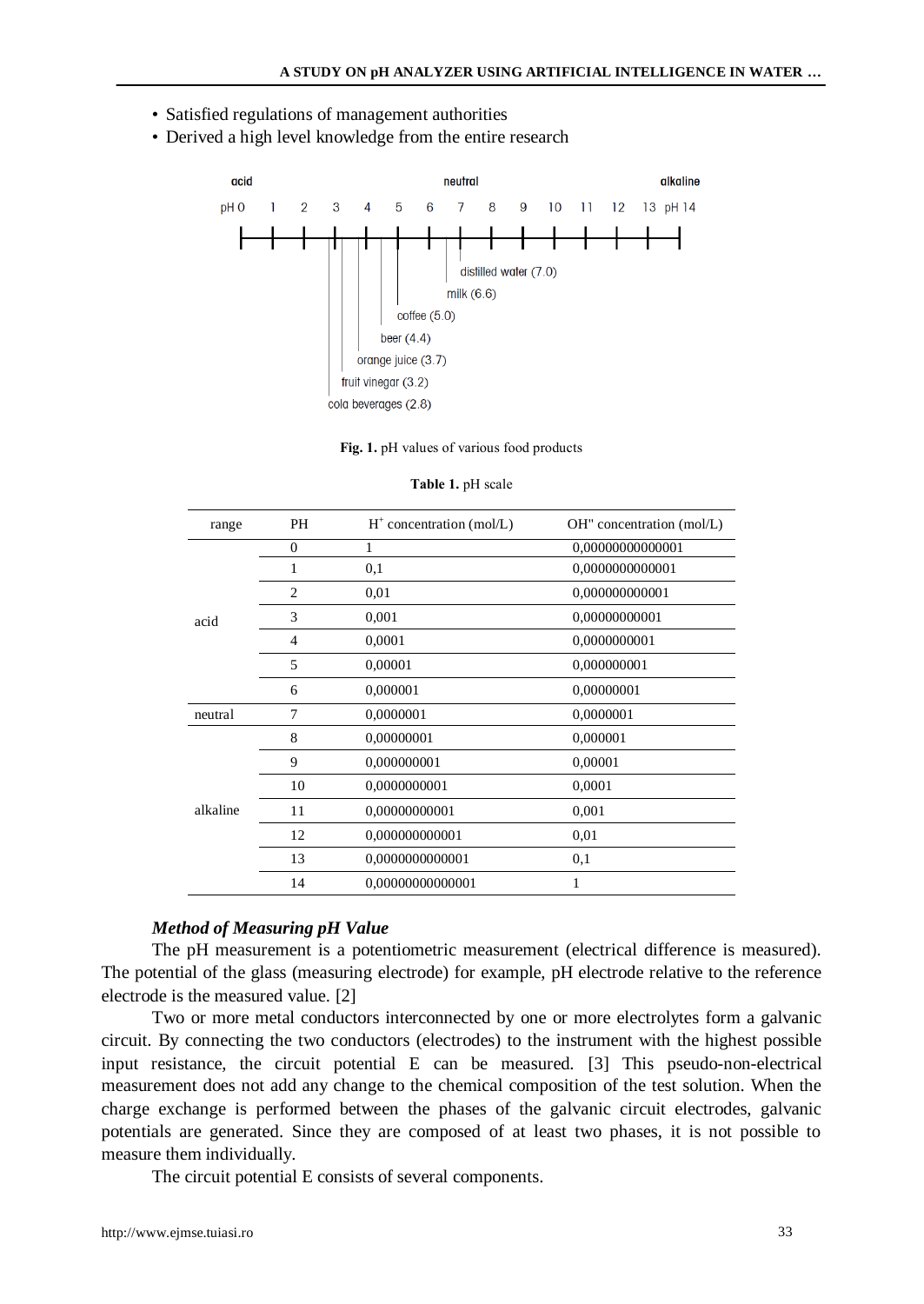

From here:

- E ': indicating electrode potential
- E ": diffusion potential
- E ''': reference electrode potential



**Fig. 2**. Potentiometric Measurement Principle

E 'is the concentration (C) or activity (a) dependent variable of the targeted ion. The mathematical correlation between activity level and galvanic potential is defined by the Nernst equation.

$$
\mathsf{E}_{\mathsf{Ag}+} = \mathsf{E}_{\mathsf{OAg}} + 2.3 \, \frac{\mathsf{RT}}{\mathsf{nF}} \bullet \log \mathsf{a}_{\mathsf{Ag}+} \tag{2}
$$

From here:

- $\bullet$  E<sub>Ag+</sub>= Galvanic Potential of Electrode
- $E_{0Ag}$ = Galvanic Potential in the StandardState
- $(aAg+=1.0)$
- $\bullet$  R = Gas Constant
- $\bullet$  T = Absolute Temperature (Calvin)
- $\bullet$  F = Faraday Constant
- $n = Charge (Electrode: n = 1)$
- aAg+=Activity Level of Ion

Variable 2.3 RT/F is defined as the Nernst potential EN and is the same as the potential change due to a 10-fold change in activity. The galvanic potential of the indicating electrode E 'can be obtained by taking all other variables of the circuit potential E as a constant.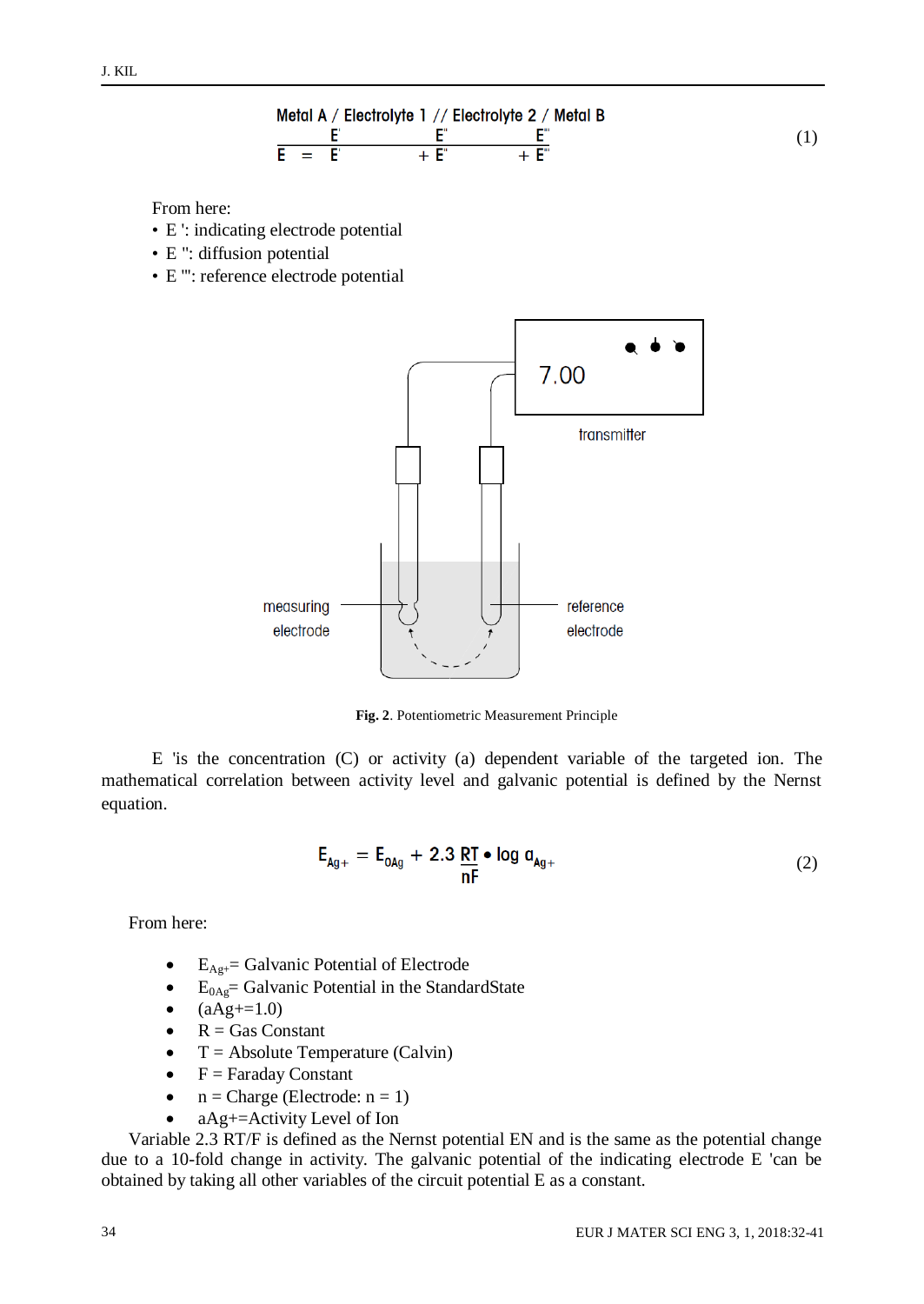### *Conventional pH Measurement Methodology*

As shown in Figure 1, a conventional pH measuring system is generally composed of glass (G) and reference electrode ®, which is a half-cell or composite electrode. [4] Here, the output of the electric cell can be simply defined as follows:

$$
(PH - PC1) = G (or E1) - R (or E2)
$$
 (3)

The PH and PC1 components are the logarithm of hydrogen and chloride ion concentrations. Here, if PC1 is constant, it can be expressed as follows:

$$
pH = K(G - R)
$$
\n<sup>(4)</sup>

Where K is a constant,



**Fig. 3.** A sketch of composite electrode (left) and half-cell (right) of the conventional pH measurement system



**Fig. 4**. Composite electrode type detail of the conventional pH measurement system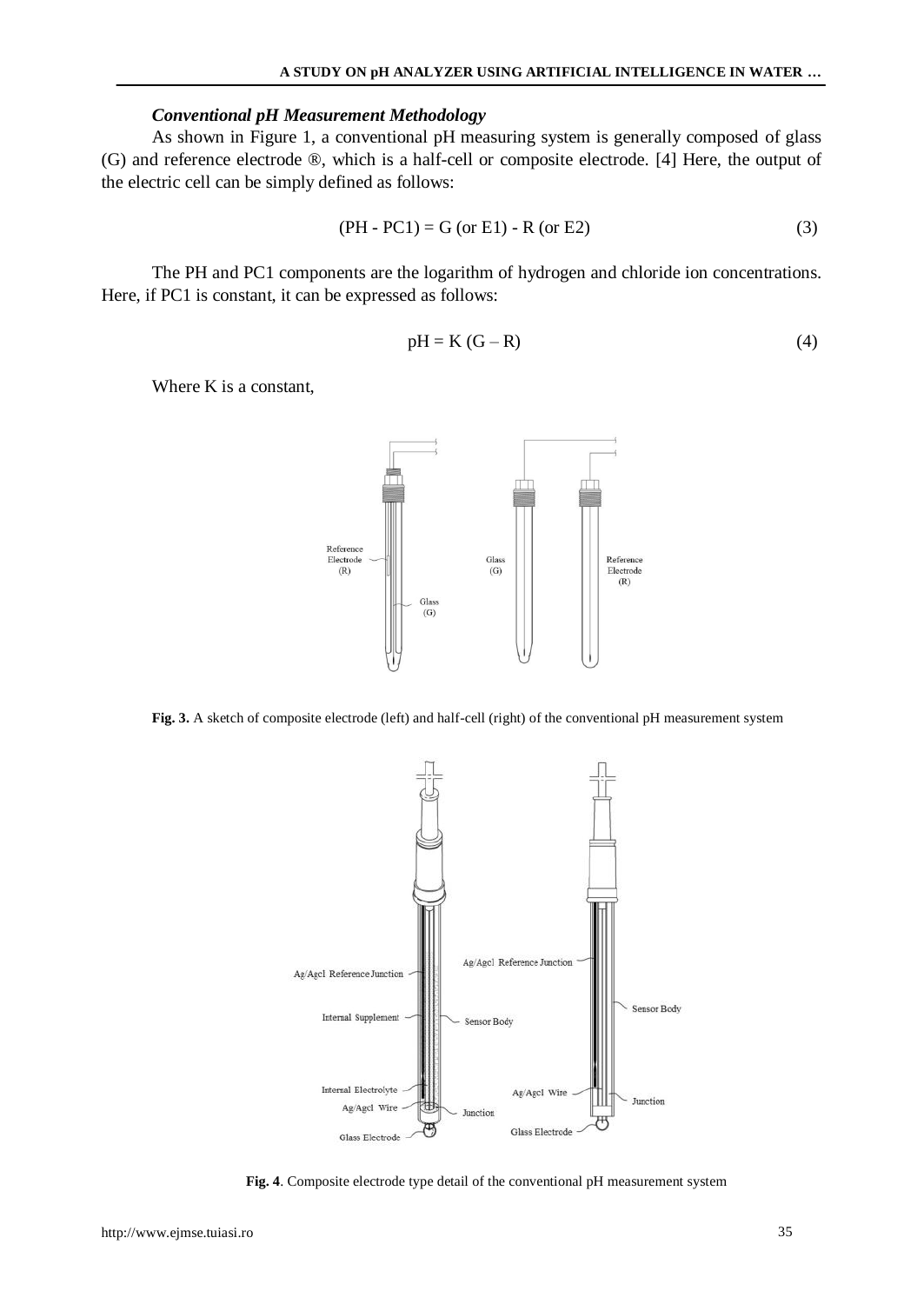### *Disadvantages of Conventional pH System*

The conventional pH measurement systems have several disadvantages. First, the contamination of the internal electrolyte filled in the reference electrode and the dependency of the chloride ion concentration may cause buffering of the electrode.

The second disadvantage of conventional pH measurement systems is that the concentration cannot be kept constant because of the chloride ion, and the practical need to provide a solution is sometimes to replenish the internal electrolyte, which is either gel or liquid replacement form and is preferred to use a reference electrode of the replaceable type.

The third disadvantage is that all the electrodes must be of a closed type, but the reference potential changes due to contamination of the reference electrode because contaminants flow back through the junction, often leading to the need to calibrate or replace the electrodes.

The fourth disadvantage is that all precipitates are coated on some reference electrodes, creating a resistance in the ground loop current path which, according to Ohm's law, causes a voltage drop across the glass and reference electrodes.

Accordingly, the common problem is that the process ion enters the reference electrode. Likewise, when a well-travelable ion meets and forms an overcharge, the movement of a fast ion is delayed.

As a result, if the buffer is calibrated critically, the ion balance of the reference electrode is disturbed and the maintenance cost of the buffer used each time is considerable.

The pH analysis of the current power plant is as described above. In fact, the drift caused by the solution pH fluctuation in the process analysis is actually difficult to distinguish and requires a lot of unnecessary maintenance to reduce the waste of manpower and lower the overall cost. [5]

#### *Four-Electrode Type pH Electrode*

A four-electrode type pH electrode has been developed to overcome the disadvantages of the conventional system. The four electrode type pH electrode has a glass G1 as the general composite electrode system and another glass G2 and a reference electrode R2 on the reference electrode R1.



**Fig. 5.** Four-electrode type pH electrode structure

Theoretically, the potential of the reference electrode is 0mV, but its potential is actually changed when it is used. In the conventional system, when the reference potential is changed, the potential difference at the glass will also change, and the indication value will be different.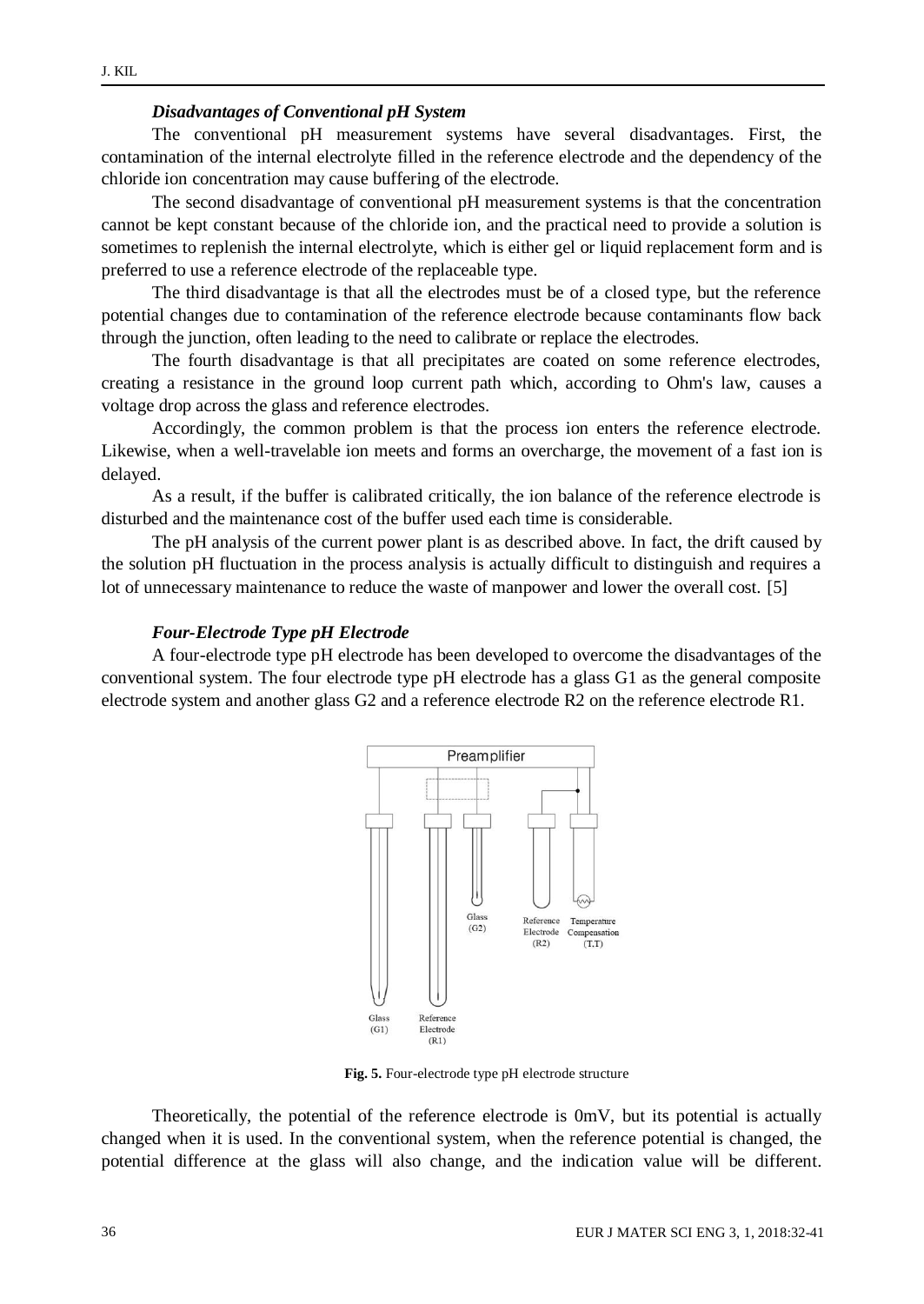However, in the four-electrode type system, the reference electrode R1 is sensed by the interaction between the other measurement electrode G2 and the absolute reference electrode R2. [6]

That is, when the potential of the reference electrode Rl changes with respect to the contamination or the interference ion, the glass G2 senses it, and it is then possible to know how many mV is changed. Basically, it can be expressed as follows. The glass G2 senses the reference electrode R1 and outputs the signal separately.

$$
pH = K [(G1 - R2) - (R1 - R2)] = K [G1 - R1]
$$
\n(5)



**Fig. 6.** An example of 4-electrode type pH composite electrode



**Fig. 7.** Disassembled view of 4-electrode type pH composite electrode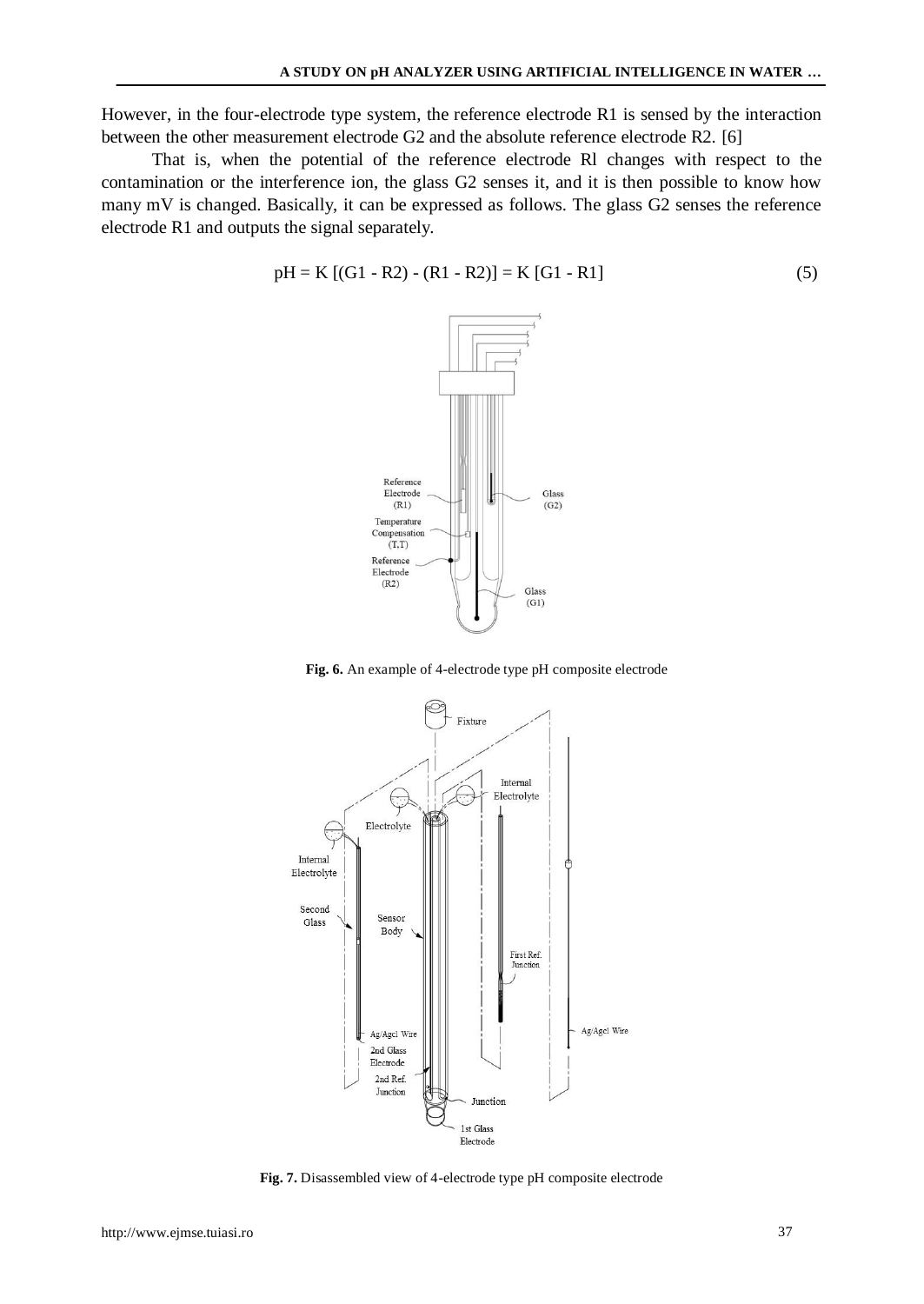

**Fig. 8.** Detailed view of 4-electrode type pH composite electrode (example of glass body)

### *Operation with 4-Electrode Type pH Electrode*

As shown in Figure 9 below, the basic system structure consists of a process of calculating and displaying numerical values in the process through a converter, a controller, and a manipulator.



**Fig. 9.** Basic system structure (here, VPT is the transforming unit)



**Fig. 10.** Basic Operation Block System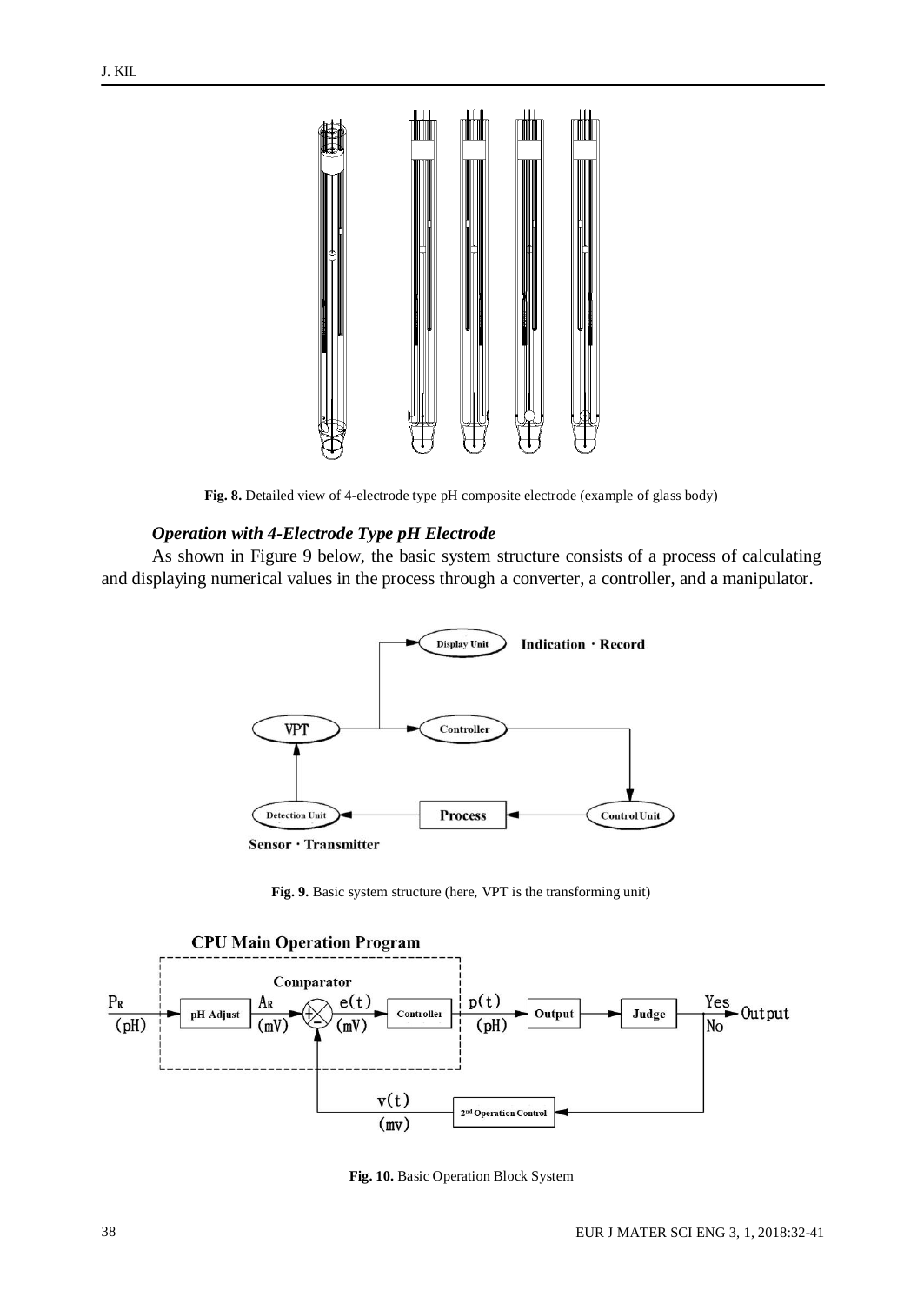As shown in Fig. 10 above, the basic operation block diagram shows that when the pH calibration is performed during the initial fabrication, all the signal data is calculated by the controller through the comparator. This is the general pH analyzer thus far, and the artificial intelligence type pH analyzer has a built-in output transmitter and indicating function. It is determined whether the signal output from the controller is "normal" or "bad", and if it is a "normal" signal, it is sent out, and if it is "bad", it is sent out as a second operation.

In the second arithmetic control, it is checked whether the signal judged bad is actually a bad signal. If the signal is sent again to the comparator, the controller will perform the arithmetic operation. This process displays optimized values, repeating the process of reading once a second, reading it out, and then exporting it as the final number.

In other words, the CPU main operation program can be said as the most basic pH control and is the general method as shown in Figure 10. It is possible to judge whether the primary output is actually the hydrogen ion concentration or the signal interference, and output the output. However, if there is a defect/decoy still detected in the result of the evaluation, the CPU comparator is then operated again to perform the second operation control. Eventually, the analyzer automatically repeats all of these operations with the pH electrode signal for the optimal pH control.



**Fig. 11**. Fuzzy Proportional Control Operation

As shown in Figure 11, the set values that require optimization operation in the field are actually different from the measured values. This is because the offset according to the set value and the offset according to the measured value are different from each other.

For example, let's assume that the optimal operating condition at the site is pH9.3 and that the actual measured value is pH9.0 with a large offset. Further assume that pH9.0 is counted in the CPU per second, and that the reference potential (0mV) of the reference electrode R1 does not change at least eight times in ten times. In this case, the current measurement is actually pH9.0. However, if pH9.2 with a small offset is 6 times out of 10 and pH9.0 is 4 times, the actual reading should be pH9.2.

Next, let's assume that all of these conditions are the same and that only the reference potential (0mV) has changed.

The reference electrode  $(R1)$  is theoretically  $0mV$  but it changes due to various factors such as interference and contamination. However, the conventional analyzers have no ways to detect this. The reason is because it only detects the changed potential difference between the glass and the reference potential, but does not know how much the reference potential has changed.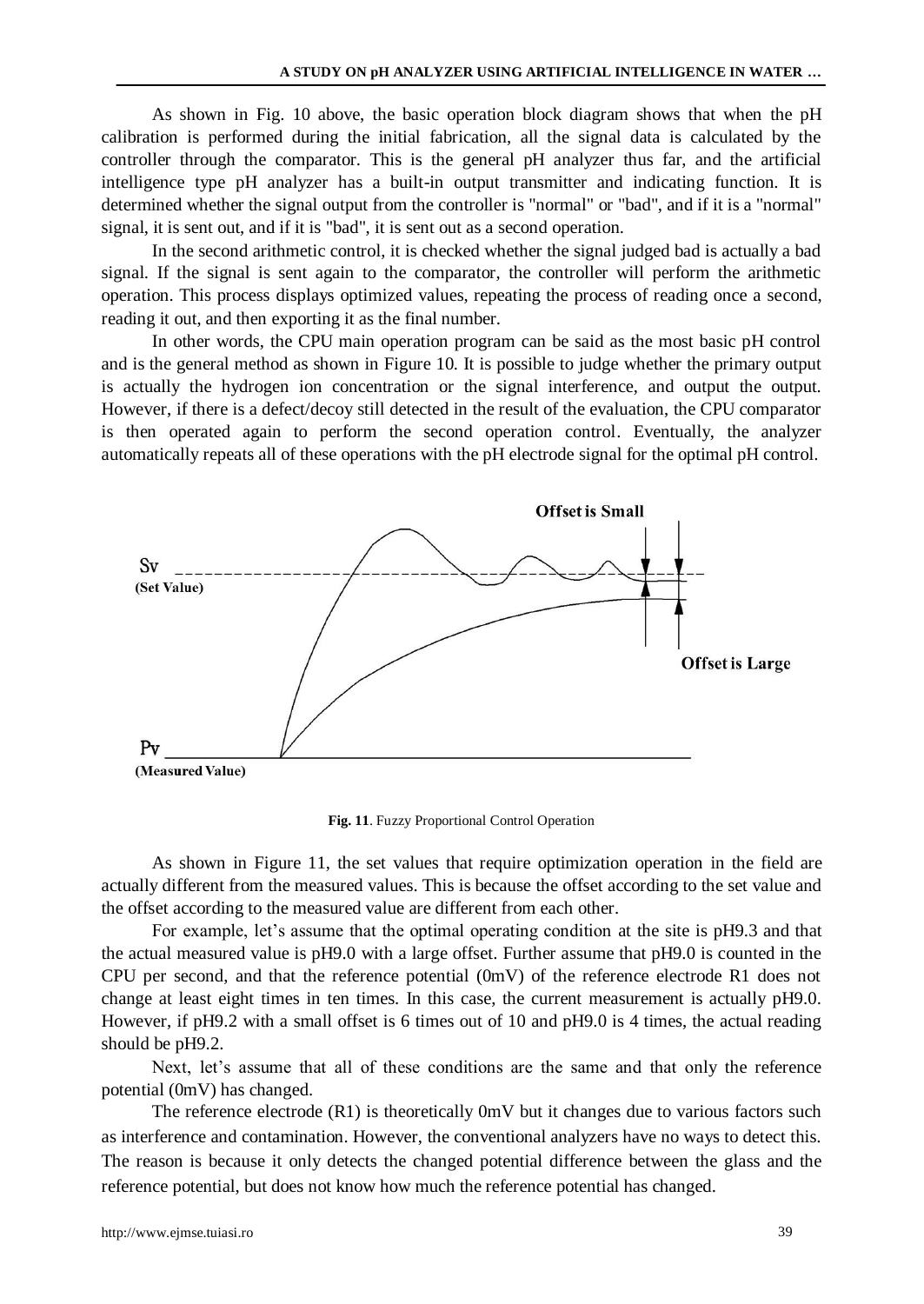

**Fig. 12.** Automatic Balance Response

Suppose that the second glass (G2) senses the reference potential of the reference electrode  $(R1)$ . For example, assume that  $5mV$  has moved from the first  $0mV$ . If the allowable range is  $0mV<sub>±</sub>15mV$ , it will be recognized as "normal" value if the same number is repeated more than 8 of 10 times.

If 15mV is exceeded, it is recognized as a "bad" signal, and the calibration is automatically set to the original setting value of 0mV. In this case, the reference potential of the glass (G1) is set to 0mV without a buffer, and automatic calibration is performed.

As shown in Fig. 12, the measured value (Pv) is always compared with the set value, and the "normal" and "bad" are judged and the output is transmitted.

## **Conclusion**

One of the reasons for measuring pH is that if the pH value is acidic, corrosion of the tank and pipe will occur if the conductivity of the boiler feedwater is very low. Periodic pH management is needed to minimize the burden of large-scale repair and maintenance costs. In some cases, the pH value is raised to 9 when necessary using an appropriate additive such as ammonia solution. By monitoring the pH index, you can instantly see the acid base flow through the ion exchanger.

This technology can improve the world's advanced power generating operation technology by possessing the core technology such as signal processing system that automatically resolves quick solution through the artificially intelligent self-diagnosis function in case of any system failures or troubles caused.

It allows reduction of unnecessary maintenance costs and enables early notification of replacement season of consumables. In addition, the stability of the facility operation and the accuracy of checking system are improved. Thus, it is possible to confirm and prevent these problems in the field in advance which is very effective for the overall operation of power generation facilities.